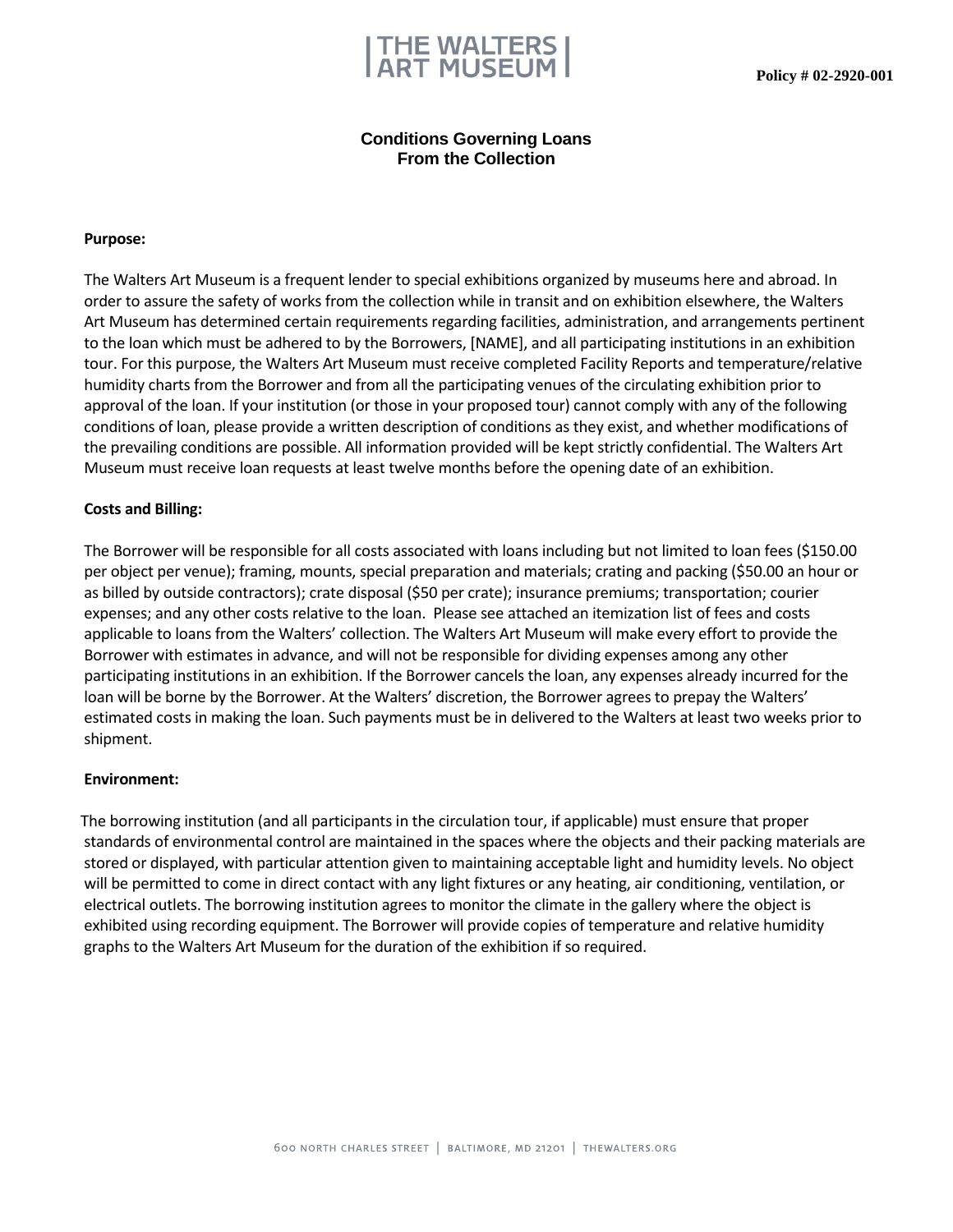## **General Relative Humidity requirements:**

The general gallery environment: 50% Relative Humidity, plus or minus 5%:

There must not be more than a 10% fluctuation in relative humidity during a 24-hour period in the gallery. Some objects may require different display case environments which will be outlined in the loan agreement.

A stable temperature will be maintained at 70°F/21°C, plus or minus 5°F/3°C. Some objects may require a more limited temperature range which will be outlined in the loan agreement.

A temperature and relative humidity monitor may be required inside some display cases and would require daily monitoring to ensure that the proper temperature and relative humidity are maintained. Borrowers will be notified in the loan agreement if a monitor is required.

Lighting requirements:

- Light levels in the exhibition area are to be limited to a maximum of:
	- o 5 foot-candles (50 lux): works on paper, manuscripts, books, textiles, wood, lacquer, ivory and bone
	- $\circ$  15 foot-candles (160 lux): metal objects, paintings, unpainted stone and terracotta
- Light levels for individual objects will be listed on the loan agreement.

No light source may be placed inside an exhibition case or positioned in contact with the exhibition case. Fiber optic lights are acceptable within a case ONLY if they are operated with a remote light source. LED lights are acceptable for generally light stable material; they should not be used for light sensitive materials. Please consult the Walters if planning to use LED lights. UV filtered, cool fluorescent lights are acceptable within a case ONLY if the ballast for the lamp is outside the case. Use of light boxes with cooling fans over the display cases may be acceptable upon review of recording data that demonstrates temperature stability during a 24-hour cycling of lights within the actual case environment.

Exposure to ultraviolet light (sources include daylight, indirect daylight, unfiltered fluorescent light and some incandescent light) must be kept as low as possible. Fluorescent light sources may be used ONLY if installed with new UV filter or active built in filter.

### **Construction and Casework:**

All construction and painting activities must be completed in the galleries at least 48 hours before the installation of the objects. Construction and painting of new display cases must be completed at least two weeks before the installation of objects and must be allowed to air out for at least 48 hours prior to the installation of the objects.

Any materials used in case construction or any material used in the gallery which come into direct contact with the object must be material suitable for use with the object. i.e. materials that are chemically inert or known not to cause deterioration. **No exposed wood or wood products may be used in case interiors.**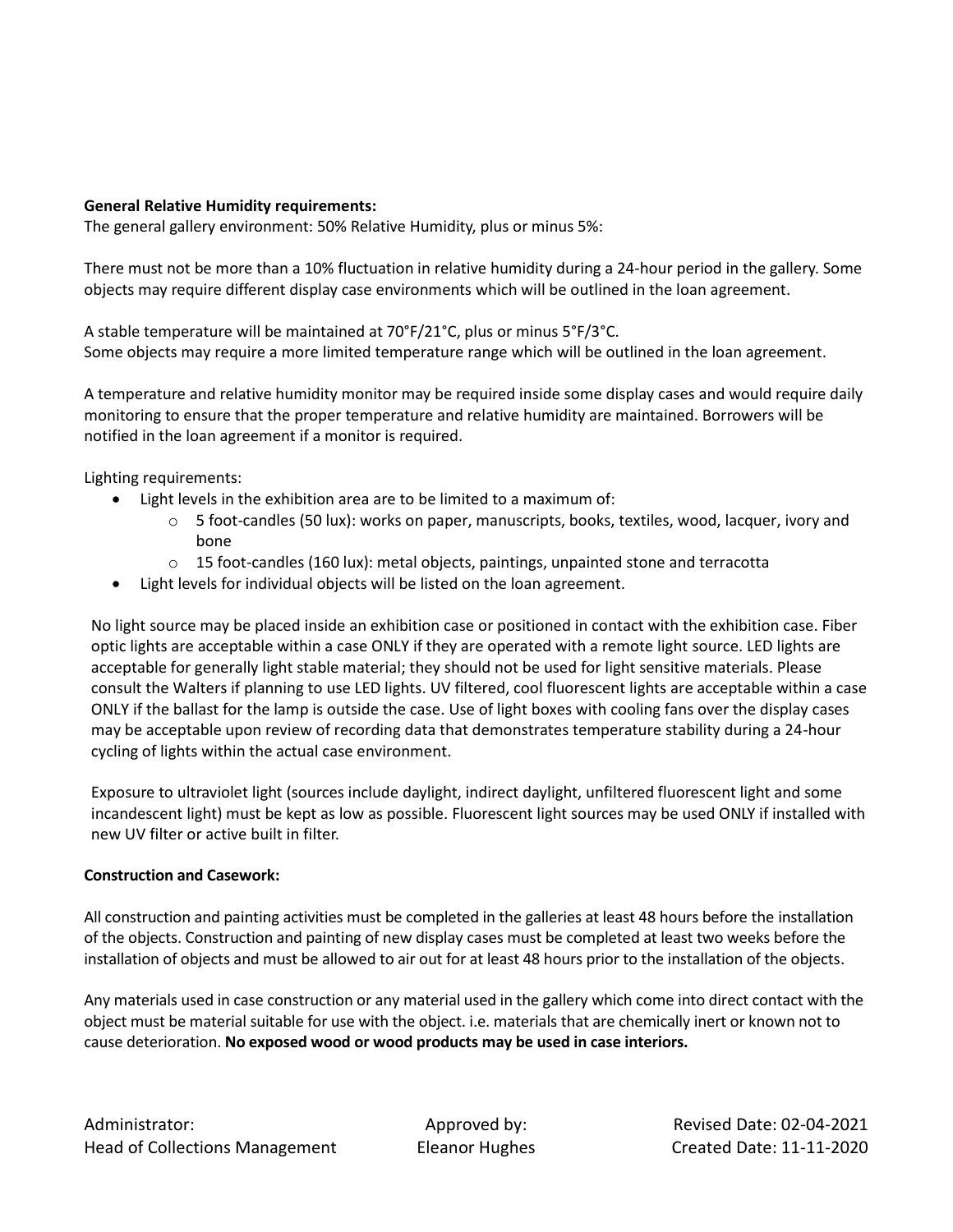Please see Attachment 2 for approved case materials and case design requirements. With particular loans, The Walters Art Museum may require that display case design and specifications be submitted three months in advance of installation for approval by the Walters' conservator.

Casework and vitrines must be locked or secured with security screws. Alarms may be required for particular objects as indicated in the loan agreement.

## **Security and Fire Protection:**

The objects must be guarded at all times by professional security personnel. Unless specifically waived by the Walters Art Museum, the Borrower must provide 24-hour manned security as well as electronic security covering the perimeter of the building including doors, windows and any other exterior opening. Additional security requirements may be required for some objects and will be listed on the loan agreement.

Adequate protection against risks of fire must be provided. Wet and dry pipe sprinkler systems may not be in use in exhibition galleries or art storage areas unless approved in writing by the Walters Art Museum in advance. If a sprinkler system is approved, special protective measures may be required at the Borrower's expense. Pre-action sprinkler systems are acceptable, but the Walters must be informed in advance. Borrower must identify system(s) being used including any fire suppression other than water (e.g. gas or chemical).

## **Packing and Crating:**

Museum-quality packing and crating is required. The Walters will arrange crating and packing. A crating estimate will be sent to the Borrower after the loan is approved. Unpacking will not take place until 24 hours after delivery to the exhibition gallery. Unpacking and repacking must be supervised by the Walters courier.

The Borrower will keep all crates and packing materials for the return shipment, and the object(s) will be repacked using the same protective methods and materials. Crates and all packing materials will be stored in climate- and pest-controlled areas. If the crate storage area is not climate controlled, the crates and packing materials must be returned to the galleries and allowed to acclimatize for a minimum of 24 hours.

## **Shipping:**

Transportation arrangements must be made in consultation with the Walters' registrar at least 4 weeks in advance of the initial shipping, two weeks prior to inner-venue shipping and two weeks prior to dispersal of the exhibition. The Borrower must consult with, and obtain approval from, the Walters' registrar before finalizing any shipping arrangements including transportation, customs formalities and shipments between venues. The Borrower must select a customs broker/transportation company from those approved by the Walters (see below). The Walters reserves the right to request a transport company or agent other than the one chosen by the Borrower including any company/agent selected through a tender/bid process.

For all shipments requiring freight forwarder/customs broker, the Walters Art Museum requires Masterpiece International, LTD or Dietl International as the U.S. agent and [NAME] as the international agent. The Walters requires palletizing/container and tarmac supervision where permitted by airport authorities.

Administrator: Approved by: Revised Date: 02-04-2021 Head of Collections Management Eleanor Hughes Created Date: 11-11-2020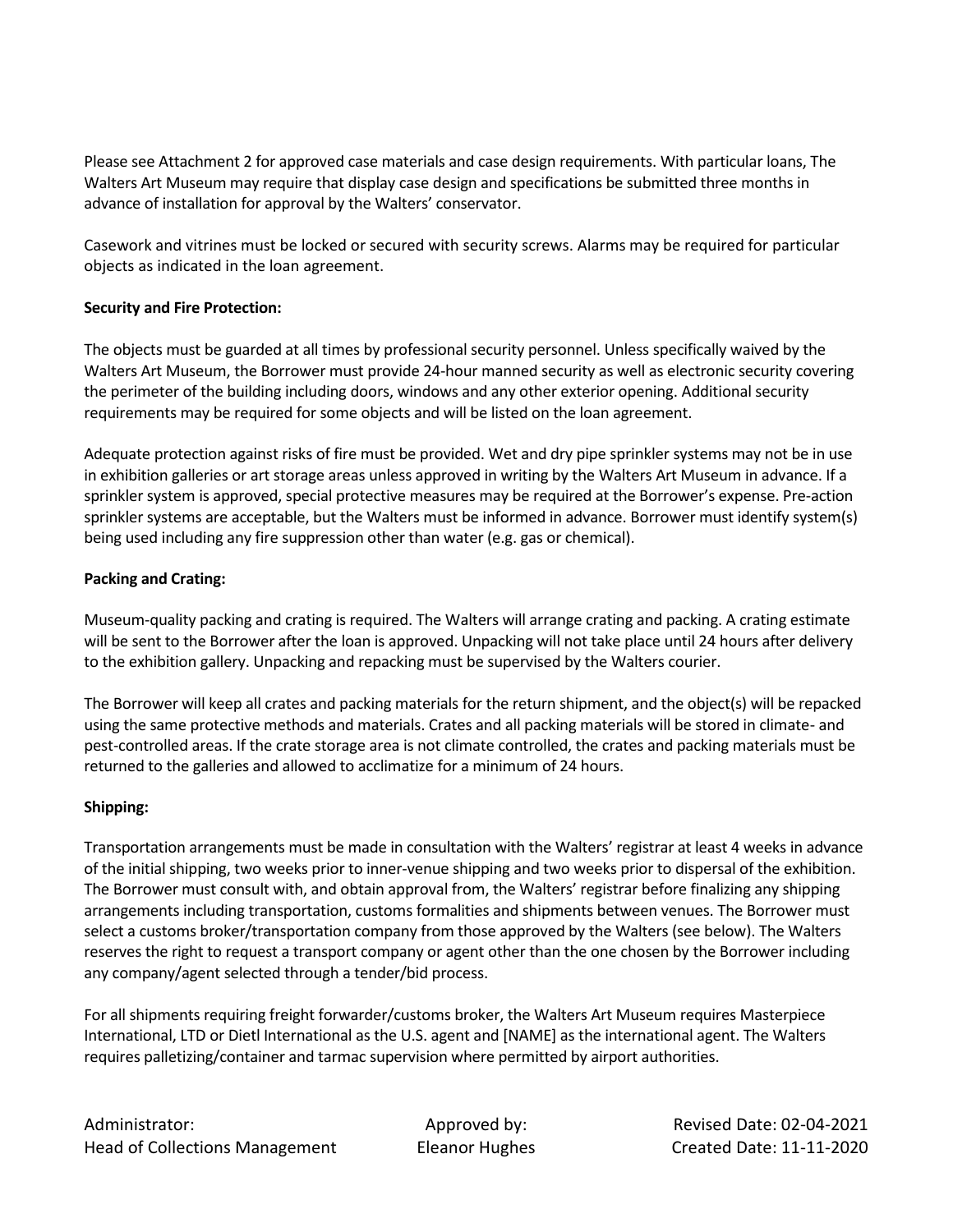The Walters reserves the right to require a separate airway bill for this loan.

For objects traveling via air, the venue must screen all cargo on site according to their country's customs and security regulations. Please notify the Walters Art Museum in advance if you are not able to screen cargo at your facility and provide details for alternate screening arrangements. For any ground transportation, crates must be transported using only fine arts trucks that are phone-equipped, climate-controlled, locked, exclusive-use vehicle with air-ride suspension, with two drivers, and lift-gate. Trucks and loaned works must never be left unattended.

If the Walters, in coordination with the Borrower, deems that the loaned objects cannot safely or practicably be returned due to an event, either directly or indirectly, beyond either the Borrower or the Walters' reasonable control, including, but not limited to acts of God, terrorism, fire, floods, labor strikes, pandemic, civil unrest, power or equipment failure, the Borrower, in consultation with the Walters, will continue to care for (including, as appropriate, storage as approved by the Walters) and insure the loaned objects under the terms of this agreement, until such a time that the loaned objects can safely and practicably be returned.

## **Couriers:**

The loan must be accompanied by a Walters' courier for installation and deinstallation at each venue unless otherwise agreed upon in writing by the Walters. The Borrower will pay all courier expenses for the installation and deinstallation of the loan. Courier expenses include hotel, per diem, airfare and transit to and from airports.

Hotel and per diem are required for the following minimum number of days:

- 1 night and 2 days to the Mid-Atlantic region
- 2 nights and 3 days to all other US institutions and Canada
- 3 nights and 4 days for Western Europe
- 5 nights and 6 days for Eastern Europe, Middle East, Australia and Asia

Courier will receive a minimum per diem of US \$75 for domestic loans, € 75 for European loans and £ 75 for UK loans. All other daily per diem rates for destinations outside the U.S. are based on the US Department of State per diem rates[. https://aoprals.state.gov/web920/per\\_diem.asp.](https://aoprals.state.gov/web920/per_diem.asp) The rate for [PLACE] is [AMOUNT]. Any food or direct transportation costs over the per diem amount may be billed to the Borrower.

Business Class flights are required when traveling with the loan and for any flight with a duration equal to or exceeding 8 hours. Round trip Business Class is required for all flights included in a trip with a total duration equal to or exceeding 10 hours. Premium economy flight, with guaranteed advance seat assignment, is required for all flights without artwork. In the event of flight changes beyond the control of the courier, the Borrower is responsible for all additional transportation and courier costs.

At the Walters' discretion, a Walters' courier may not be required for inter-venue transports as long as an organizer courier accompanies the shipment. Inter-venue transportation arrangements must be sent to the Walters for approval at least three weeks before the shipment.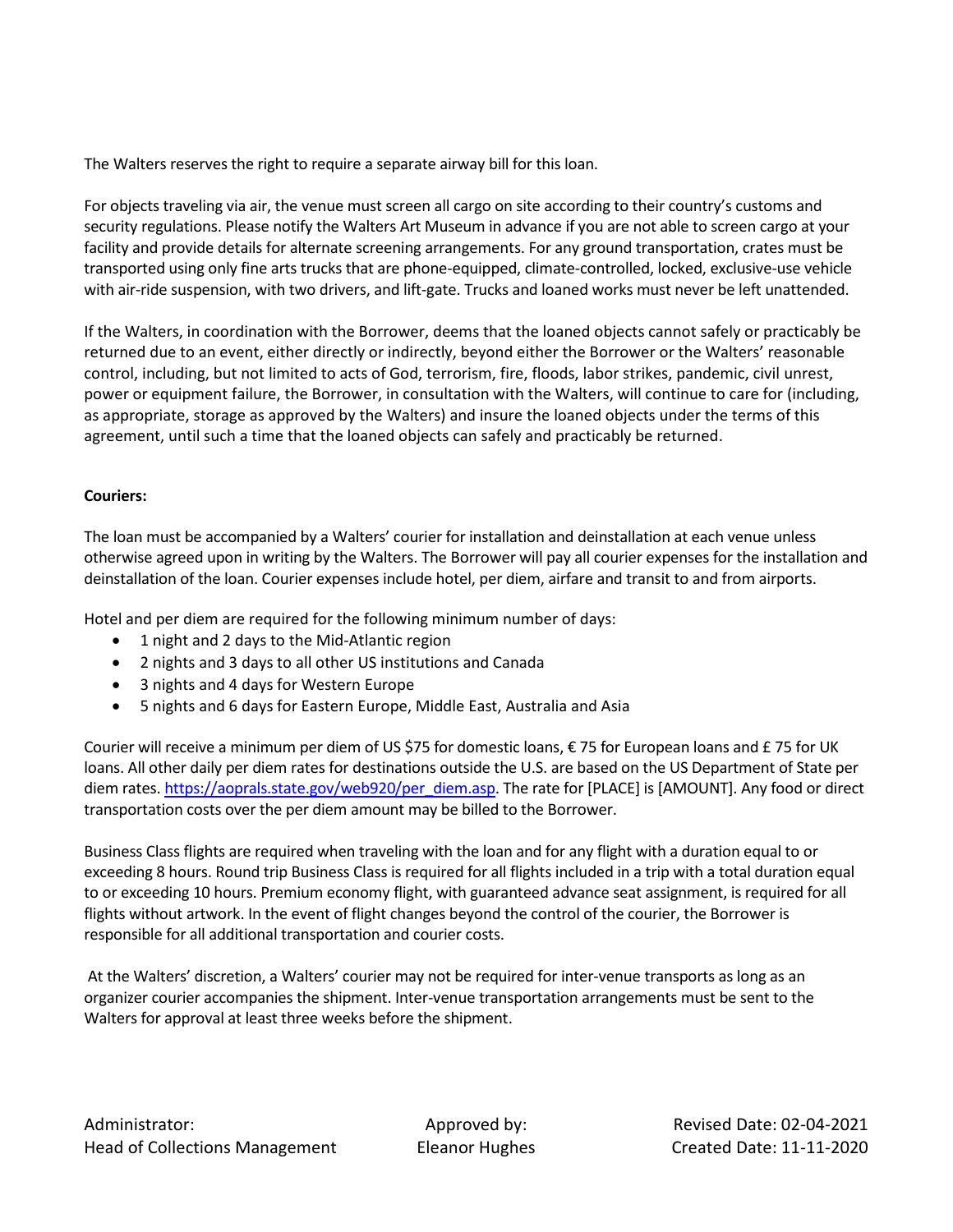## **Installation and Handling:**

The installation and deinstallation of the object must be supervised by the Walters' courier. The Walters' courier must be present every time a case containing a Walters object is opened. All objects must be installed in accordance with the Walters' specifications, which will be included in the loan agreement.

The object may be handled by the Walters' courier or such Borrower staff members as he or she may designate. Works of art must be handled by trained personnel only.

The Walters will provide objects with frames and/or mounts necessary for display. The objects must be exhibited in the frames or mounts supplied. Hanging devices and display mounts may not be removed or repositioned. The Borrower may not affix other types of hanging devices or display mounts to the objects without authorization from the Walters.

## **Condition Reporting:**

A condition report for the object will accompany the loan. The condition of the object will be checked and the condition report annotated upon arrival and after the exhibition has ended. Any changes in condition will be noted on the condition report. The Walters' courier and an authorized member of the Borrower's staff will sign and date the condition report. The Borrower will notify the Walters' registrar immediately of any loss, damage or deterioration noted whether in transit or on the Borrower's premises.

### **Insurance:**

Each loan must be insured by the Borrower's fine arts insurance against all standard risks on a wall-to-wall basis with no non-standard exclusions at the value specified by the Walters Art Museum. The Walters' registrar must review the covering insurance policy before the loan can be approved. A proper certificate of insurance, or guarantee of indemnification, naming the Walters Art Museum as loss payee, must be received by the Museum prior to the release of the loan.

In instances of irreconcilable problems with the Borrower's insurance, the Walters reserves the right to require the Borrower to insure through the Walters insurance carrier, Huntington T. Block Insurance an Aon Company. Huntington T. Block will issue a fine art policy and bill the insurance premium to the Borrower directly.

### **Immunity from Seizure (for international loans only):**

The Borrower hereby guarantees the return of the object to the Walters and agrees, to the fullest extent allowed by law, to defend itself and the Walters against any claim or action, the purpose of which is to attach, seize, or repossess the object and prohibit the return to the Walters. In addition, if Borrower is located in a country or province which has immunity from seizure or guarantee of return laws, Borrower must obtain this protection for the object and supply written evidence of this to the Walters in advance of shipment.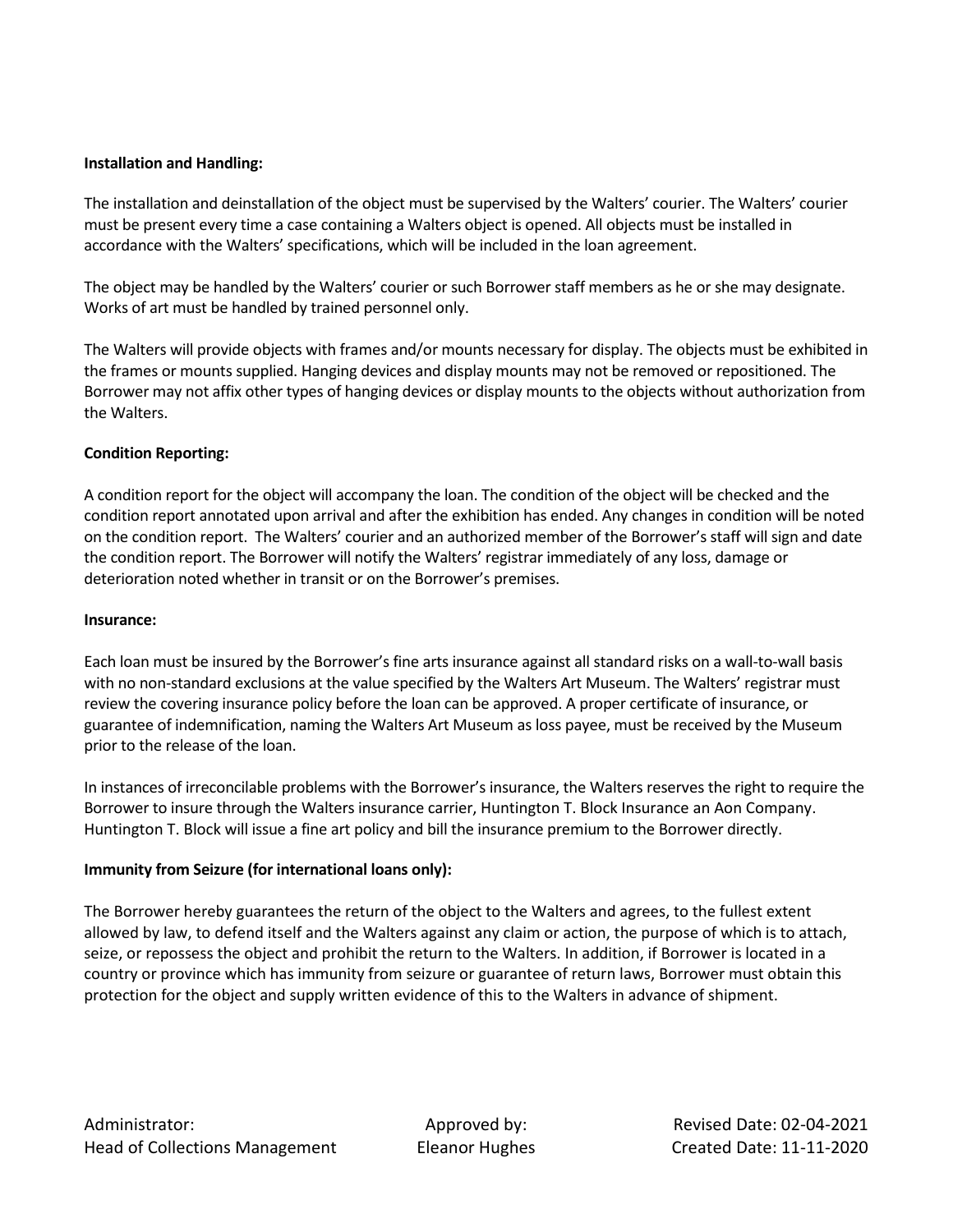## **Reproduction and Catalogue:**

Photography and videography of loans by the public is permitted, whenever copyright allows, with hand-held equipment. Use by the public of flash or tripods, monopods, photo extension poles ("selfie sticks"), etc. is not permitted in the galleries where WAM loans are located. Professional photography and filming, including television coverage, may be permitted, but only if supervised by a member of the Borrowers professional staff, who must halt proceedings if they determine Walters' objects are in jeopardy.

All authorized photography and videography is subject to the following restrictions: works of art may not be unframed, altered or moved for photography or videography, and must be protected from undue exposure to lights. Lights must be at least 4 feet away from any object. Total wattage of all lights will not exceed 1000 watts. The use of photo lamps MUST be kept to a minimum and lamp usage should be restricted to the time necessary to take the photograph. (Ambient light should be used for photo set-up, focusing, and any other activity not related to film exposure.) The objects will at all times be protected from contact with photographic and video equipment and such equipment will not be permitted to be hazardously close to any object. Only images provided by or authorized by the Walters Art Museum may be used for catalogue reproduction in conjunction with this loan. All photographic materials should be requested from the Department of Imaging and Intellectual Property (digitalresources@thewalters.org) at the Walters Art Museum.

Compliance with copyright laws and observance of the reproduction rights of any third party shall be the responsibility of the Borrower.

One copy of any book, catalogue, or other publication printed in conjunction with your exhibition must be provided to the Library of the Walters Art Museum.

### **Credit Line:**

The Borrower shall credit The Walters Art Museum on the labels, in the catalogue, and in publicity connected with the exhibition. The credit line for loan objects will be included in the loan agreement.

### **Additional Conditions:**

Eating and drinking are prohibited in the rooms or galleries where the object is stored or displayed. Smoking of any kind is also prohibited, including "vaping" or the use of an e-cigarette, vape pen, or e-hookah and any electronic vaporizers.

If for any reason the Walters chooses not to send a courier, the Walters reserves the right to require that any unpacking, installation, condition reporting, deinstallation and packing of the loaned objects be done under digital oversight by a Walters representative through a mutually agreed upon method. The Walters also reserves the right to require, at the Borrower's expense, a Walters-approved contract conservator in an appropriate specialty if none is provided/available at the Borrower's institution.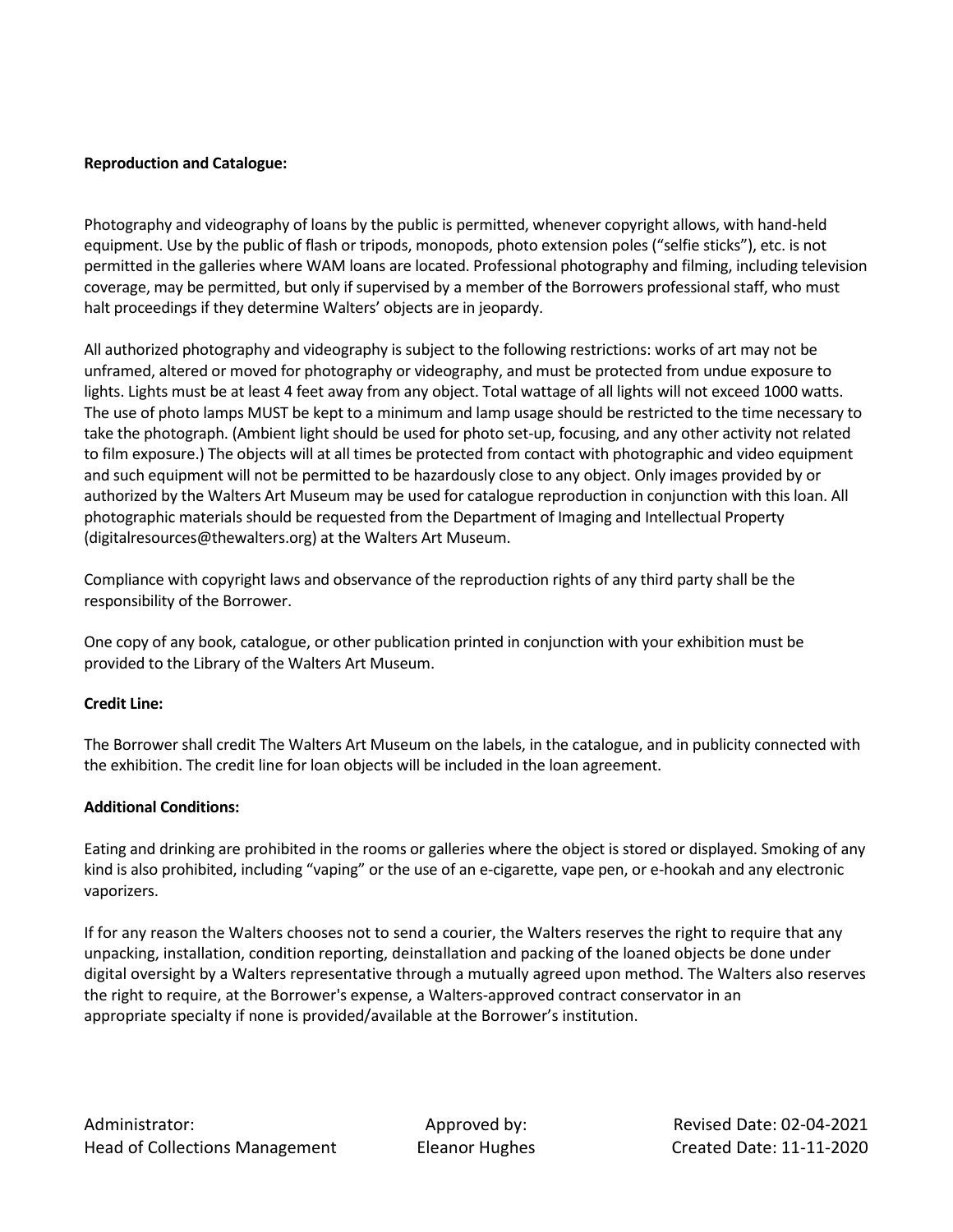## **Additional Conditions (continued):**

The Walters Art Museum reserves the right to withdraw any work from loan or to cancel any proposed or agreedupon loan at any time. Conditions stated herein are supplemental to those conditions and requirements which are listed in the Walters' loan agreement. The Borrower will be informed of any additional requirements in the loan agreement and agrees to comply with these requirements.

This agreement and the loan agreement shall be governed by and construed, enforced, and performed in accordance with the laws of the State of Maryland without regard to conflicts of law principles.

### **In the Case of an Emergency:**

The Borrower and/or participating venue must contact the Walters Art Museum Registrar's Office in case of an emergency. Walters Registrar Office: 410.547.9000, ext. 390, ext. 274 or ext. 364.

If a Registrar cannot be reached immediately, the Borrower will then notify the Walters' Security. Walters Security Station: 410.547.9000, ext. 225 or 220.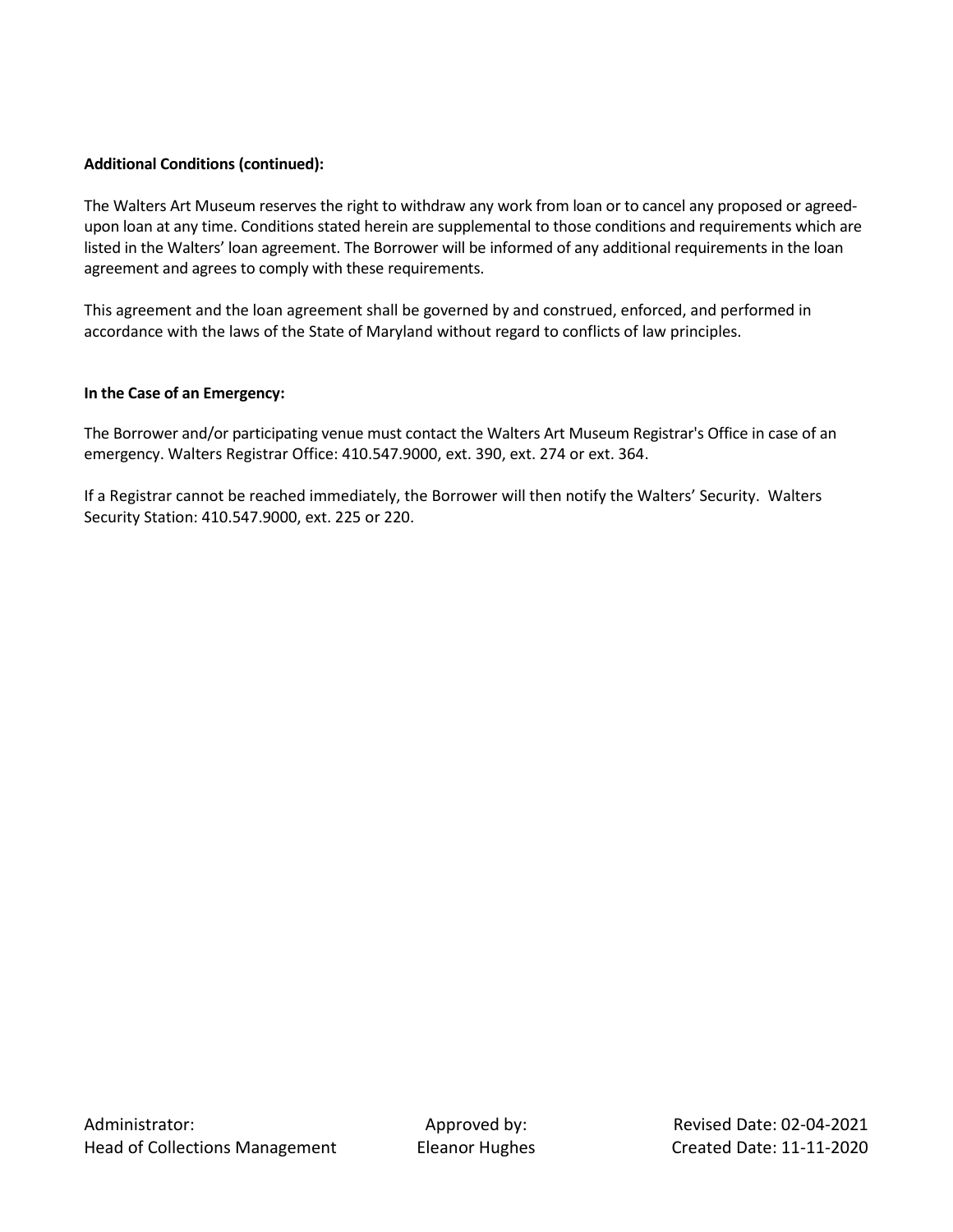PLEASE SIGN AND RETURN THIS CONTRACT TO: Registrar's Office, The Walters Art Museum, 600 North Charles Street, Baltimore, Maryland 21201.

On behalf of the Borrower, I confirm that our institution and those included in our exhibition tour (if applicable) can and will comply with the loan conditions outlined above:

| Signature of Representative for Borrower           |           | Date |  |  |
|----------------------------------------------------|-----------|------|--|--|
| Institution/Address:                               |           |      |  |  |
|                                                    |           |      |  |  |
|                                                    |           |      |  |  |
|                                                    |           |      |  |  |
|                                                    |           |      |  |  |
|                                                    |           |      |  |  |
|                                                    | Signature | Date |  |  |
|                                                    | Signature | Date |  |  |
|                                                    |           |      |  |  |
|                                                    | Signature | Date |  |  |
|                                                    |           |      |  |  |
|                                                    |           |      |  |  |
| Loan approved by the Walters Art Museum:           |           |      |  |  |
|                                                    |           |      |  |  |
| Signature of Representative for Walters Art Museum |           | Date |  |  |
|                                                    |           |      |  |  |
|                                                    |           |      |  |  |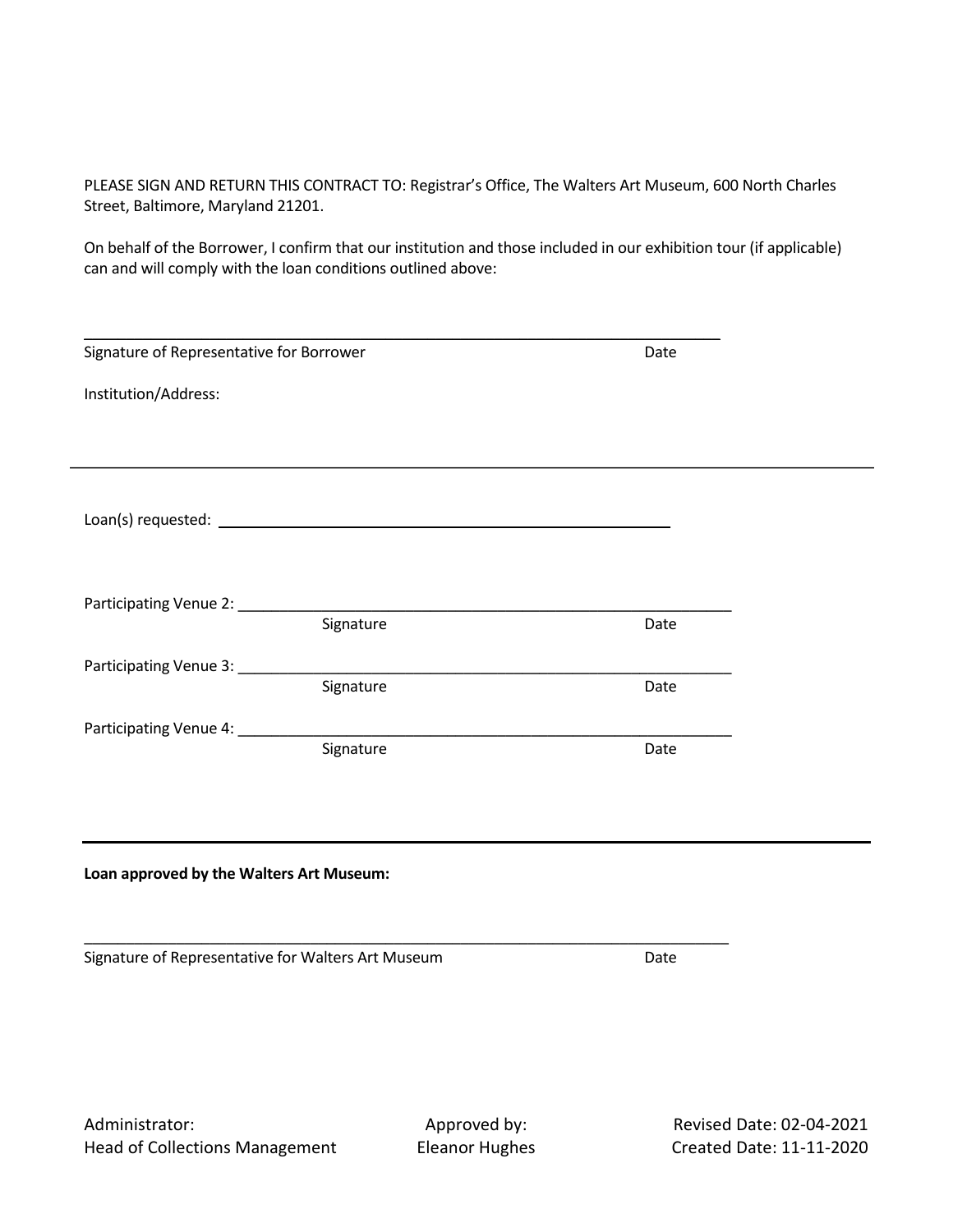# **Attachment One**

## **LOAN CHARGES**

*[Exhibition title]* [Venue 1: open date-close date]

| <b>LOAN CHARGES</b>                  | <b>COST</b>                                                  |  |
|--------------------------------------|--------------------------------------------------------------|--|
| Administrative fee                   | \$150 per object / per venue                                 |  |
| Vitrines, framing, frame build outs, | Billed at cost (estimate sent in advance                     |  |
| special preparations, special        | to Borrower for approval)                                    |  |
| conservation costs                   |                                                              |  |
| Production of new mounts             | Billed at cost.                                              |  |
| Crate construction and materials     | Billed at cost.                                              |  |
| Crate disposal fee                   | \$50 per crate                                               |  |
| Packing                              | Billed at \$50.00 per hour for in-house labor or as billed   |  |
|                                      | by outside contractors.                                      |  |
| Insurance                            | Huntington T. Block Insurance will invoice Borrower          |  |
|                                      | for insurance premium if Borrower's insurance is not         |  |
|                                      | approved.                                                    |  |
| Transportation including customs and | Billed at cost.                                              |  |
| freight-forwarding                   |                                                              |  |
| Courier expenses                     | Airfare*, hotel, per diem, overtime**, transit to and from   |  |
|                                      | airports***                                                  |  |
|                                      | *Business Class required when traveling with the art.        |  |
|                                      | ** Some couriers may be eligible for overtime, if applicable |  |
|                                      | the rate is \$35/hour over 40 hours per week.                |  |
|                                      | ***Transportation to BWI is estimated at \$100 one way,      |  |
|                                      | Transportation to Dulles is estimated at \$200 one way.      |  |
| Other costs                          | <b>Billed as incurred</b>                                    |  |

Payment: The Walters Art Museum will submit an invoice to Borrower at shipment of loan. This invoice will itemize applicable costs. Payment is due upon receipt of invoice. The Walters reserves the right to require prepayment of loan fees, crate cost, courier airfare, insurance premiums and other major advanced expenses as a condition of release of the loan for shipment to Borrower. Such payments must be in hand two weeks prior to shipment. The balance, including necessary adjustments, will be payable after the return of the loan to the Walters.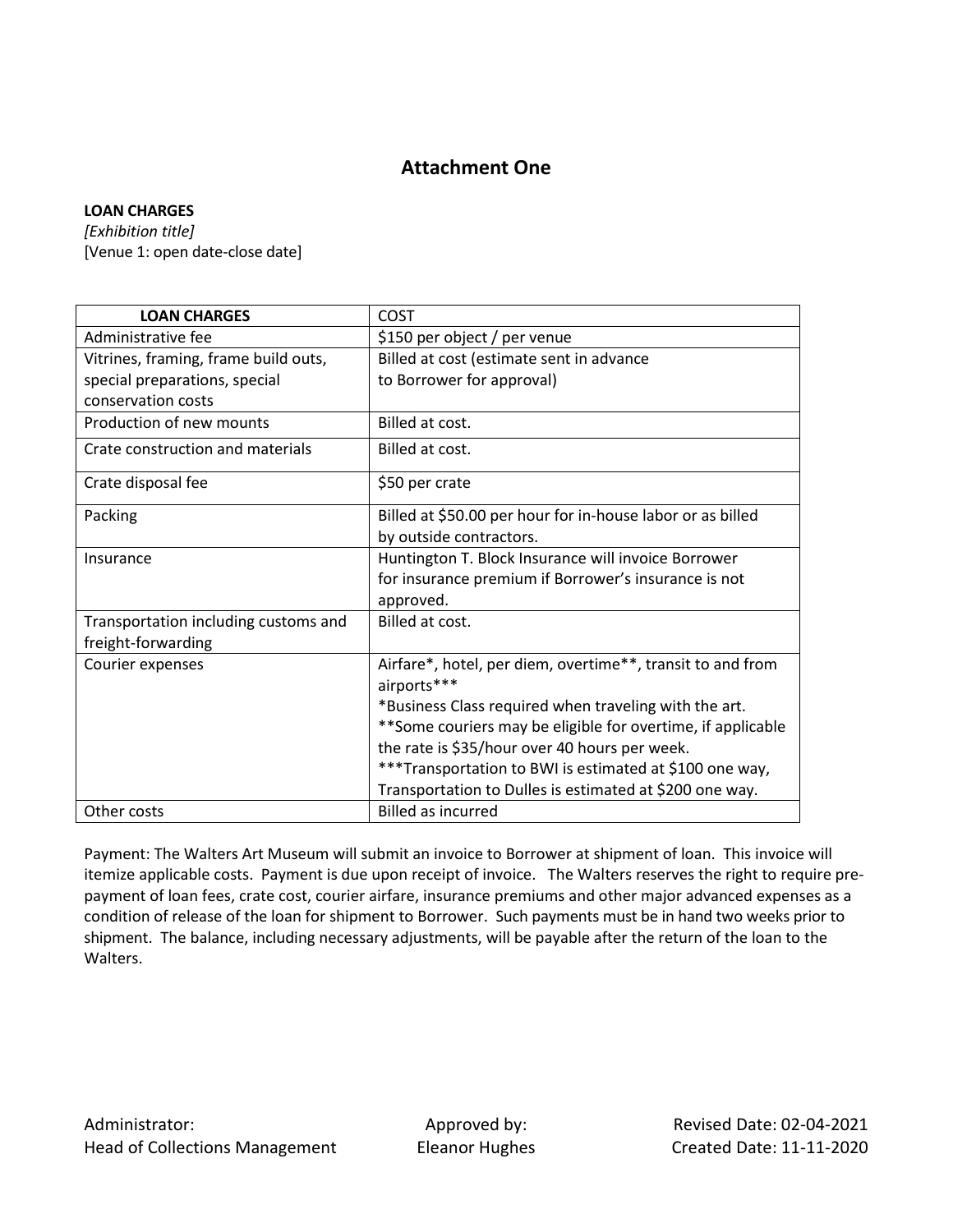# **Attachment Two**

# **CASE CONSTRUCTION**

## 1. **Approved Case Construction Materials:**

Interior Case Environment: (decks, risers, silica gel compartments, etc.)

- Alpolic/Dibond/or Alucobond. Trade names for polyester or polyethylene/aluminum laminates. These surfaces can be painted.
- Medex with ALL exposed surfaces completely heatsealed with Marvelseal 360 (an aluminum laminate film). Manufacturer recommends using a Clamco tacking iron for heatsealing. These surfaces need to be fabric covered.
- Kommerling Komacel Plus. A closed cell polyvinyl chloride product without plasticizers. These surfaces can be painted or fabric covered.
- Glass, Plexiglas, HDPE (high density polyethylene) and stainless steel. These surfaces can be painted or fabric covered.

Case supports or pedestals:

- Case pedestals may be constructed of Medex (an exterior grade formaldehyde-free MDF) sealed with at least two coats of primer that contains significant amounts of titanium dioxide pigment, aluminum, and / or charcoal. Pedestals may then be painted with no or low VOC acrylic latex emulsion paints. No oil paint is permitted. Allow 2 weeks for airing.
- \*\*If you are using existing casework please contact the Walters to discuss any additional options. Other Materials:
	- Acrylic latex paint (allow 2 weeks for drying). No VOC, eco-friendly, such as Benjamin Moore Natura interior waterborne paint. NO OIL PAINT permitted.
	- Glue- acrylic based glue; aliphatic resin wood workers glue for cabinets; Archival hot glue; 3M brand Spray 77 for fabric.
	- Caulking- neutral cure silicone; Dow Corning brand 739 silicone. No acetic acid-curing caulk permitted.
	- Case Fabrics –The name and catalogue number of conservation quality fabrics from Test Fabrics, Benchmark and Creation Baumann may be submitted to the Walters for approval for temporary use. NO ULTRASUEDES or VELVETS are ALLOWED. Other fabrics need to pass Oddy Test and results must be submitted to the Walters.

## **2. Case Design**:

All cases containing Walters objects must be weighted, or otherwise attached to the floor, to prevent upset or movement should contact occur.

Silica Gel Compartments:

- All cases that will hold organic or environmentally sensitive materials (i.e. archaeological bronzes) must incorporate a sealed sub-deck storage cavity for silica gel (cavity should not be any larger than necessary to hold silica gel; a 6" deep cavity should be adequate).
- Each case cavity must have an access panel in order to allow the silica gel to be changed without deinstalling the objects.

Administrator: Approved by: Revised Date: 02-04-2021 Head of Collections Management Eleanor Hughes Created Date: 11-11-2020